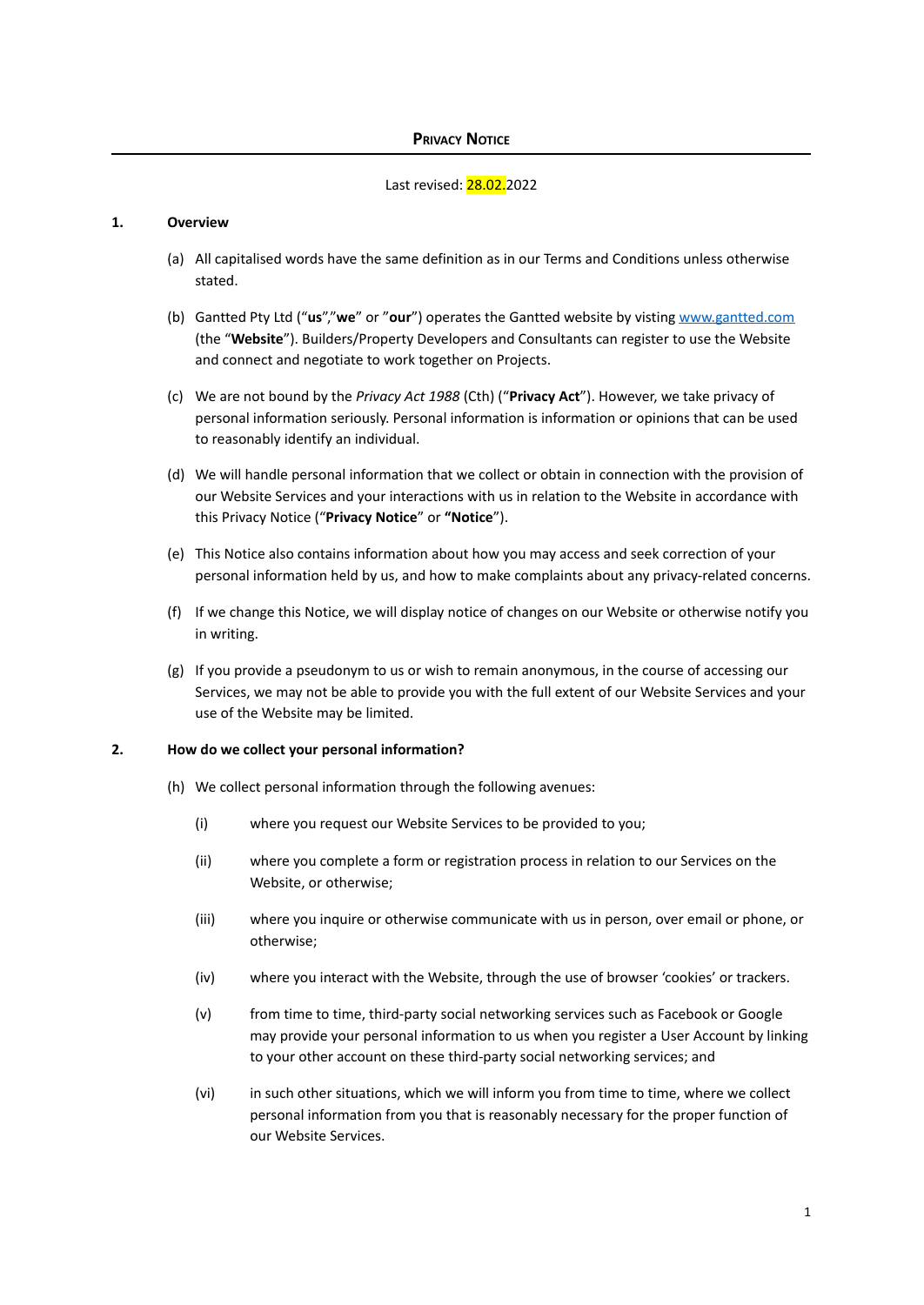#### **3. What personal information do we collect?**

- (i) The kinds of personal information we may collect from you will depend on your relationship with us and the nature of your interaction with us.
- (j) We usually collect the following types of personal information from Registered Users:
	- (i) names, email addresses, physical addresses, phone numbers, LinkedIn account ID (for Consultants), geographical information; and
	- (ii) other personal information that you may voluntarily provide to us to assist us to conduct our business and provide our Website Services.

#### **4. What do we do with your personal information?**

- (k) We may use and disclose your personal information for the following purposes:
	- (i) to provide our Website Services to you, including as part of the course of regular operation of the Website;
	- (ii) to provide you with further information about products and Website Services you requested;
	- (iii) to personalise your experience of our Website;
	- (iv) to respond to feedback and complaints;
	- (v) for the development of new Website Services or products;
	- (vi) for enforcement of the Terms of Use on our Website;
	- (vii) for enforcement of contractual agreements for our Website Services;
	- (viii) to connect you with other Users on our Website at your request;
	- (ix) for direct marketing purposes;
	- (x) to notify you of important changes to our Website or content that may be of interest to you;
	- (xi) to understand customer trends and patterns so we can continue to develop our marketing and advertising strategies; and
	- (xii) for any other purpose for which you give your consent.
- (l) We may also disclose your personal information:
	- (i) to third parties used by us to assist with providing you with the relevant Website Services, including sub-contractors, our Website hosting provider and technology service providers;
	- (ii) to any duly authorised law enforcement officer or any other person authorised by any law;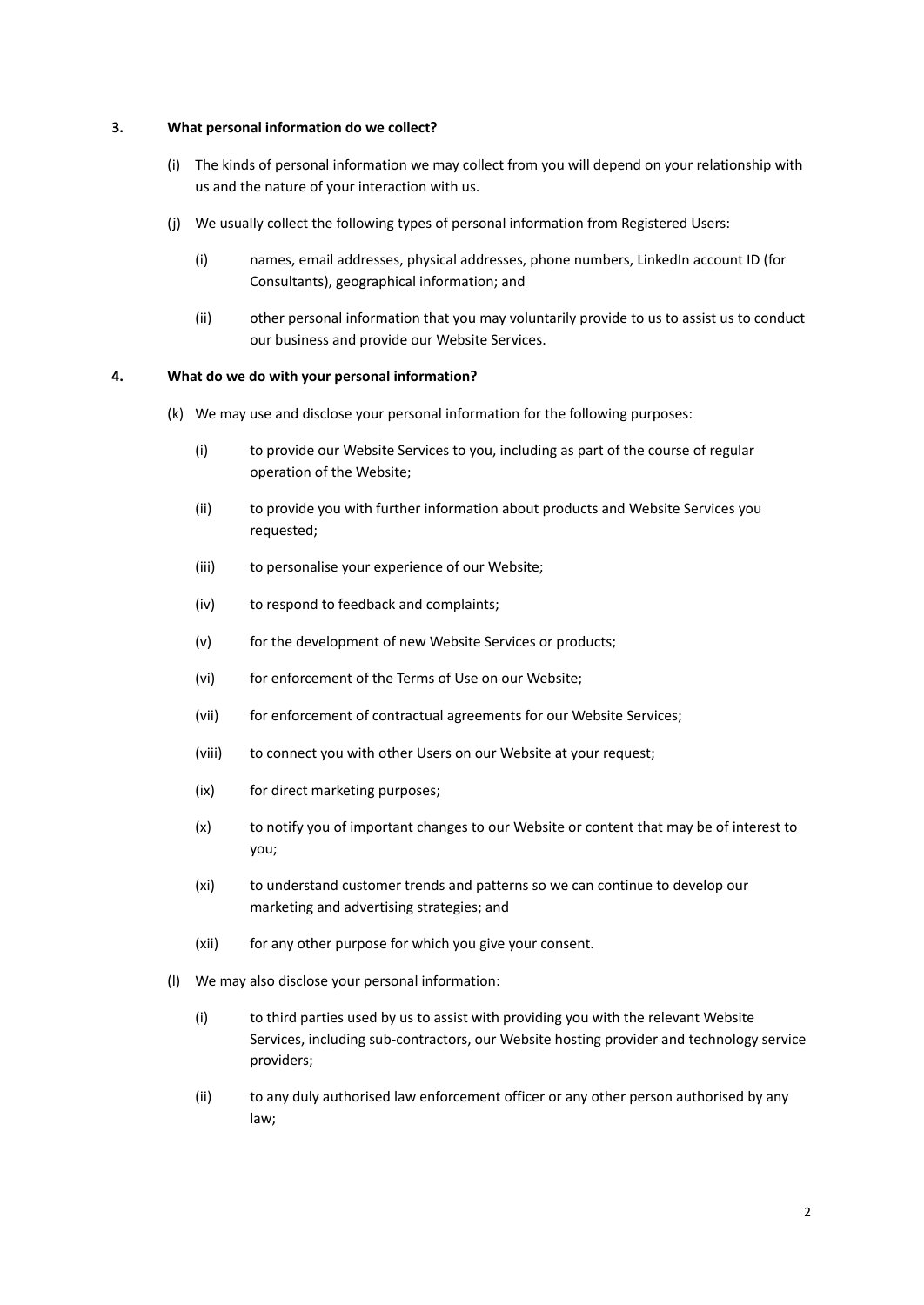- (iii) to lessen or prevent serious threats to the health or safety of an individual or the general public; and
- (iv) to assist in locating missing individuals.

### **5. Do we send your personal information to parties outside Australia?**

- (m) We use third-party service providers for digital cloud storage, web hosting or other technology-related services in connection with operating our business and providing our Website Services.
- (n) We disclose your personal information to, and store your personal information with, these third party services providers who may operate outside of Australia, or operate in Australia with servers located outside of Australia. As some of these third-party service providers operate globally, we cannot say with certainty where their servers are located or the countries out of which they operate at any given time. Further, these locations may be subject to change without notice to us.

## **6. Are we responsible for third parties websites and social media links?**

This Notice applies solely to personal information collected with regard to our Website. We are not responsible for the collection of information and/or privacy practices of any other third party websites that may be linked to from our Website from time-to-time, or social media accounts or Websites (e.g. LinkedI, Facebook, Twitter, YouTube) accessed via links on our Website or emails. We refer you to the privacy policies and terms of use of those relevant third parties.

## **7. How do we use your personal information for direct marketing?**

- (o) Your personal information may be used to offer you new products and services, notify you of new developments to our existing Website Services, or any other promotional communication related to our Website Services.
- $(p)$  If you do not wish to receive direct marketing communications from us, you may opt-out any time by clicking a link on the email communications sent to you or contacting us as set out in section 11.

# **8. How do we use cookies and analytics?**

- (q) During your access to or use of our Website we may collect information about your computer or mobile device, page visits and internet connections using persistent cookies. We may use persistent cookies in the future. We will collect this non-personal information in order to improve the operation of our Website, direct the most appropriate content to you, and to remember your preferences for the next time you access our Website.
- (r) We may use third party vendors such as Google Analytics to collect non-personal information about visitor traffic to our Website as part of our information gathering processes (see www.google.com/analytics/ for details). The data available to us through Google Analytics is aggregated only and does not identify you personally. You may opt out of Google's use of cookies by installing the opt-out browser add-on here: https://tools.google.com/dlpage/gaoptout.
- (s) You are able to opt out of cookie technology through changing the settings on your browser.
- (t) We will not facilitate the merging of personally-identifiable information with non-personally identifiable information collected from cookies and analytics.